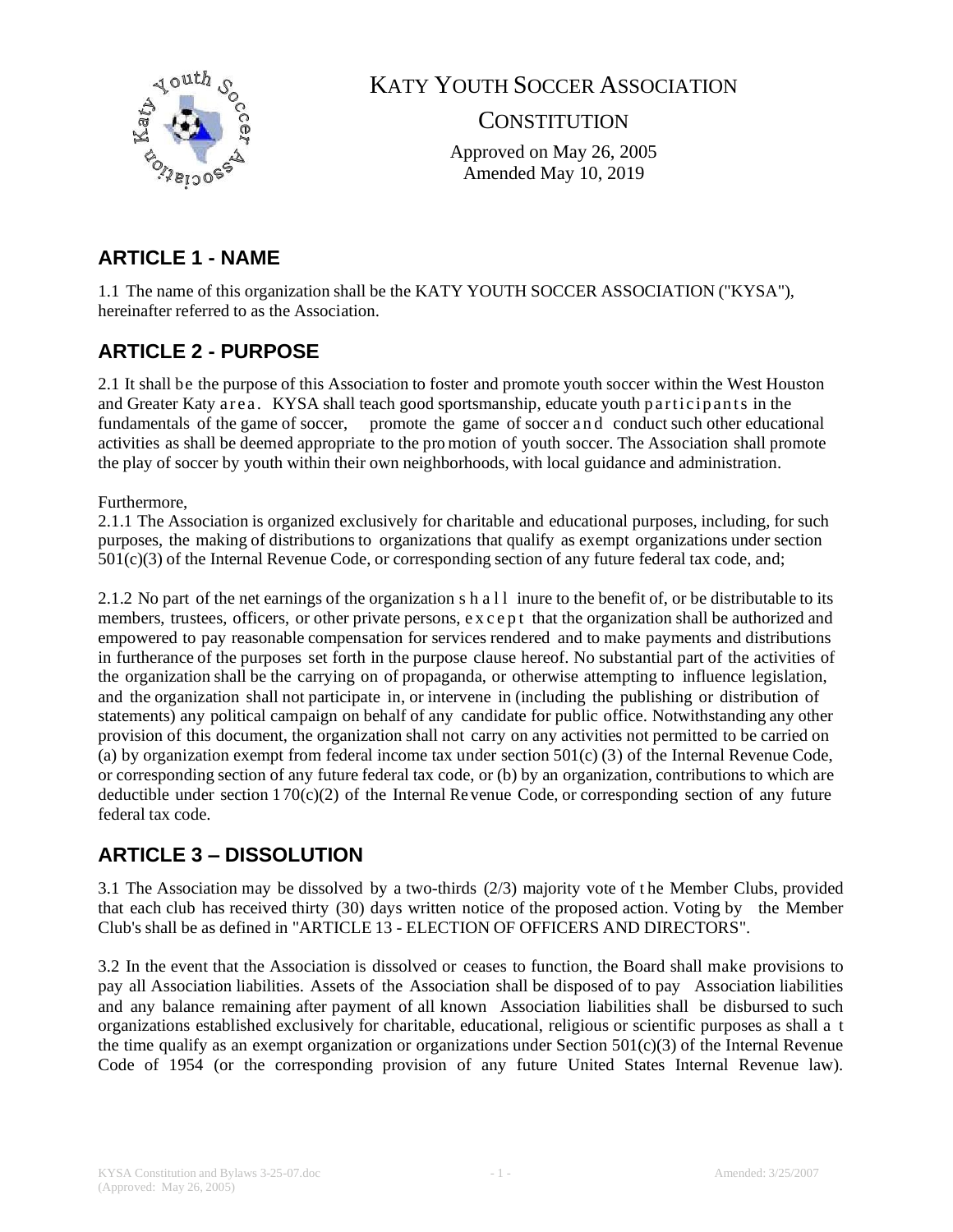# **ARTICLE 4 - INDEMNITY AND INSURANCE**

4.1 INDEMNITY OF DIRECTORS AND OFFICERS: The Board of Directors may authorize the payment of expenses incurred by, or may satisfy a judgment or fine levied against a present or former Director or Officer of the Association in an action brought by a third party against that person (whether or not the Association is joined as a party to the action). The action brought by a third party must be for a liability or penalty resulting from an act alleged to have been committed by the person to be indemnified while that person was a Directors or Officer of the Association, or by the Association, or by both. Payment under this section may also be made to a person for amounts paid and expenses reasonably incurred in settling any such action or threatened action ; provided, that the Board of Directors determines in good faith that the Director or Officer was acting in good faith within what they reasonably believed to be the s cope of their authority, and for a purpose which they reasonably believe to be in the best interest of the Association or its members.

#### 4.2 INDEMNITY OF EMPLOYEES: The Board of Directors may authorize the payment of

expenses incurred by , or may satisfy a judgment or fine rendered or levied against an employee or former employee of the Association in an action brought by a third party against that person (whether or not the Association is joined as a party in the action). The action brought by a third party must be for a liability or penalty resulting from an act alleged to have been committed by the person to be indemnified while that person was an employee or former employee of the Association, or by the Association, or by both. Payment under this section may also be made to a person for amounts paid and expenses reasonably incurred in settling any such action or threatened action; provided, that the Board of Directors determines in good faith that the employee or former employee was acting in good faith within what they reasonably believed to be the scope of their authority, and for a purpose which they reasonably believe to be in the best interest of the Association or its members.

4.3 INSURANCE: The Association may purchase and maintain insurance or make other arrangements, at its expense, to protect itself and any Directors, Officer, employee, or other person prescribed by the By - Laws against any such expense, liability or loss, whether or not t he Association would have the power to indemnify them against that expense, liability or loss under the statutes of the State of Texas governing the Association.

## **ARTICLE 5 – AFFILIATION**

5.1 The Association shall be approved by the South Texas Youth Soccer Association ("STYSA"). It and its Clubs shall be affiliated with STYSA and its other member associations and the United States Youth Soccer ("USYS").

## **ARTICLE 6 – KYSA JURISDICTION**

6.1 KYSA shall have jurisdiction over all member associations, their leagues, clubs, teams, administrators, referees, coaches, players and supporters.

### **ARTICLE 7 – MEMBERSHIP**

7.1 The Association shall be com posed of properly constituted youth soccer clubs within KYSA's territory, hereinafter known as "M ember Clubs" and their duly registered players, the players' parents and/or guardians, coaches, board members and supporters within KYSA's defined territory . The Member Clubs will be organized exclusively for charitable and educational purposes and qualify as exempt organizations under section  $501(c)(3)$  of the Internal Revenue Code, or corresponding section of any future federal t ax code. Each Member Club shall retain its own autonomy, however, each will adhere to the Association's Constitution, Bylaws, Rules of Competition and decisions of the Board. KYSA shall provide a coordinated focus for contact with STYSA and its other member associations.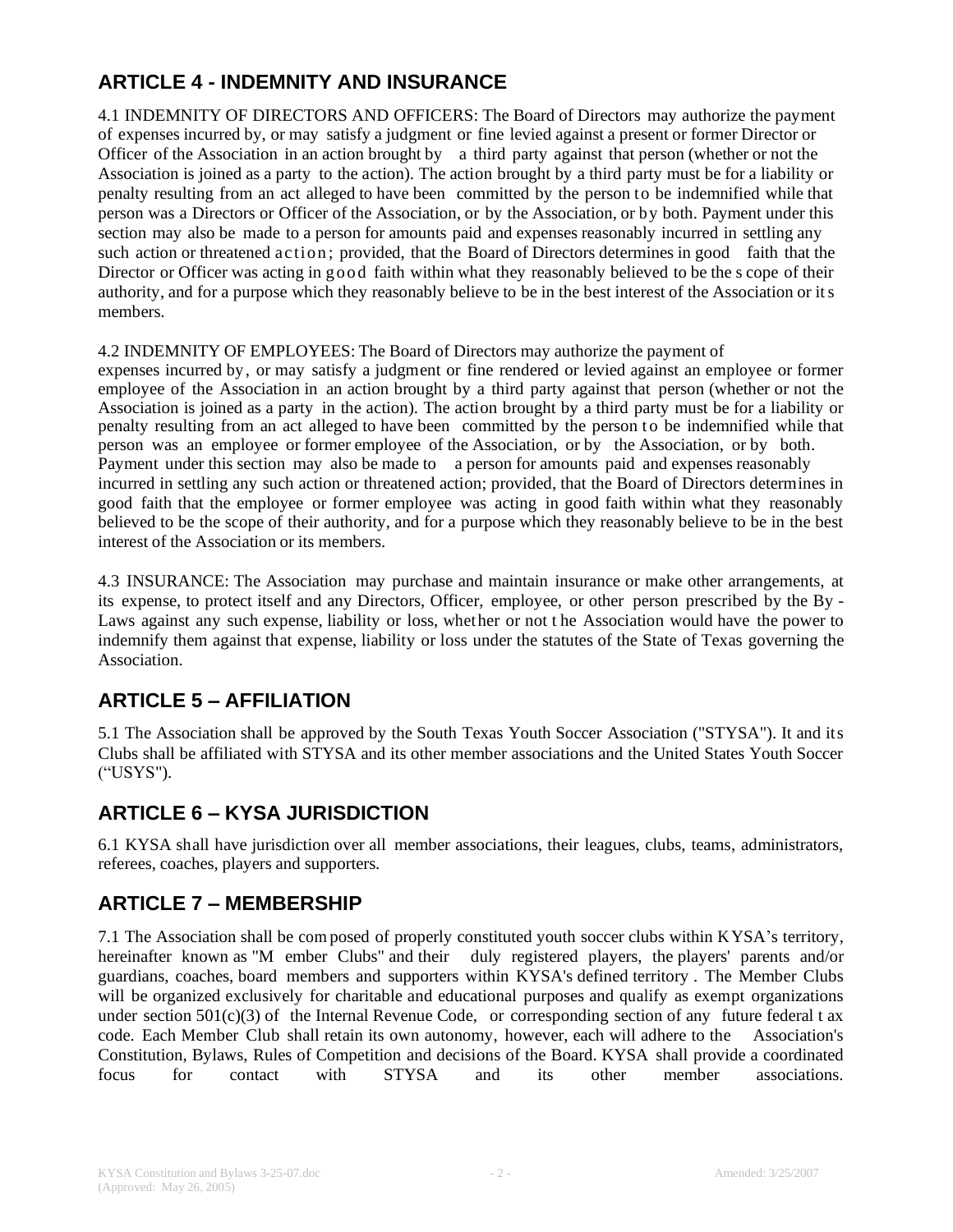7.2 A p p lication and approval for Association m e m b e r s h ip . Each youth soccer club applying f or membership in KYSA shall be furnished a copy of the KYSA Constitution, By-Laws and Rules and a copy of the By -Laws and Rules of STYSA. Any Club applying for membership must submit to the KYS A President and to the KYSA Secretary an application for membership, which shall include copies of; 1) the applicant's Constitution, By-Laws and Rules, 2) the applicant's annual budget for the first year of operation as a member, and 3) evidence of payment to KYS A of any application fee then prescribed. The KYS A Board of Directors must review and approve the application. Approval for membership in KYSA shall be by a majority of vote of t he KYSA Board of Directors. Member clubs will have one year from the date of acceptance into the Association to secure exempt organization status under section  $501(c)(3)$  of the Internal Revenue Code. A club registering less than 10 team s for two consecutive seasonal years will be requested, at the discretion of the Board of Directors, to join the nearest existing Club.

7.3 The voting delegates of the Member Clubs reserve the right to approve or disapprove the voting delegate(s) of any club requesting membership into KYSA.

7.4 Good Standing. Any Member Club that; 1) fails to cast all votes to which it is entitled for two (2) consecutive KYSA Board Meetings, 2) is delinquent in the payment to KYSA of any registration fees, fines or other fees, or 3) fails or refuses to comply with the authority of KYSA, shall be considered to lose good standing and shall have its voting rights automatically suspended until such rights are reinstated by a simple majority vote of the KYS A Board of Directors. Such business shall be the second item on the agenda. No club, team or individual registered with a member club not in good standing as a result of the above shall be allowed to participate in any competition sponsored by KYSA.

7.5 Member Clubs of the Association are:

7.5.1 Katy Youth Soccer Club

7.5.2 Albion Hurricanes FC West (AHFC)

7.5.3 CF Monterrey

7.5.4 Sports Group 1

7.5.5 KSA Academy

7.5.6 And such other Clubs as may from time to time be approved by the Association according to this Constitution

7.6 Any Member Club wishing to withdraw from membership in the Association shall notify the Association President in writing of its desire to withdraw. Withdrawal will become effective after the approval of a two-thirds (2/3) majority of the Association board and approval of the Member Club's membership as expressed in an Association supervised election, where one (1) vote per family for each registered player is cast by a parent or guardian of that player. Such Member Club's approval must be evidenced by the approval at of at least a 66.6% affirmative vote to withdraw of the total eligible voters in the withdrawing Member Club. Upon settlement of all liabilities of the Club to the Association, the STYSA and the USYS the Club will be allowed to withdraw from membership in the Association. Notice of such withdrawal will be sent by the Association to all players registered in the withdrawing Member Club.

7.7 Upon a written request, signed by the President of a former Member Club, with up-to-date copies of its Constitution and Bylaws, the Board may, by the affirmative vote of a two-thirds (2/3) majority of the members in attendance at a duly constituted meeting, reinstate a former Member Club to membership on such terms and conditions as the Board may deem appropriate.

7.8 The Association shall have the authority to levy fees and fines on Member Clubs as set forth in its Constitution and Bylaws.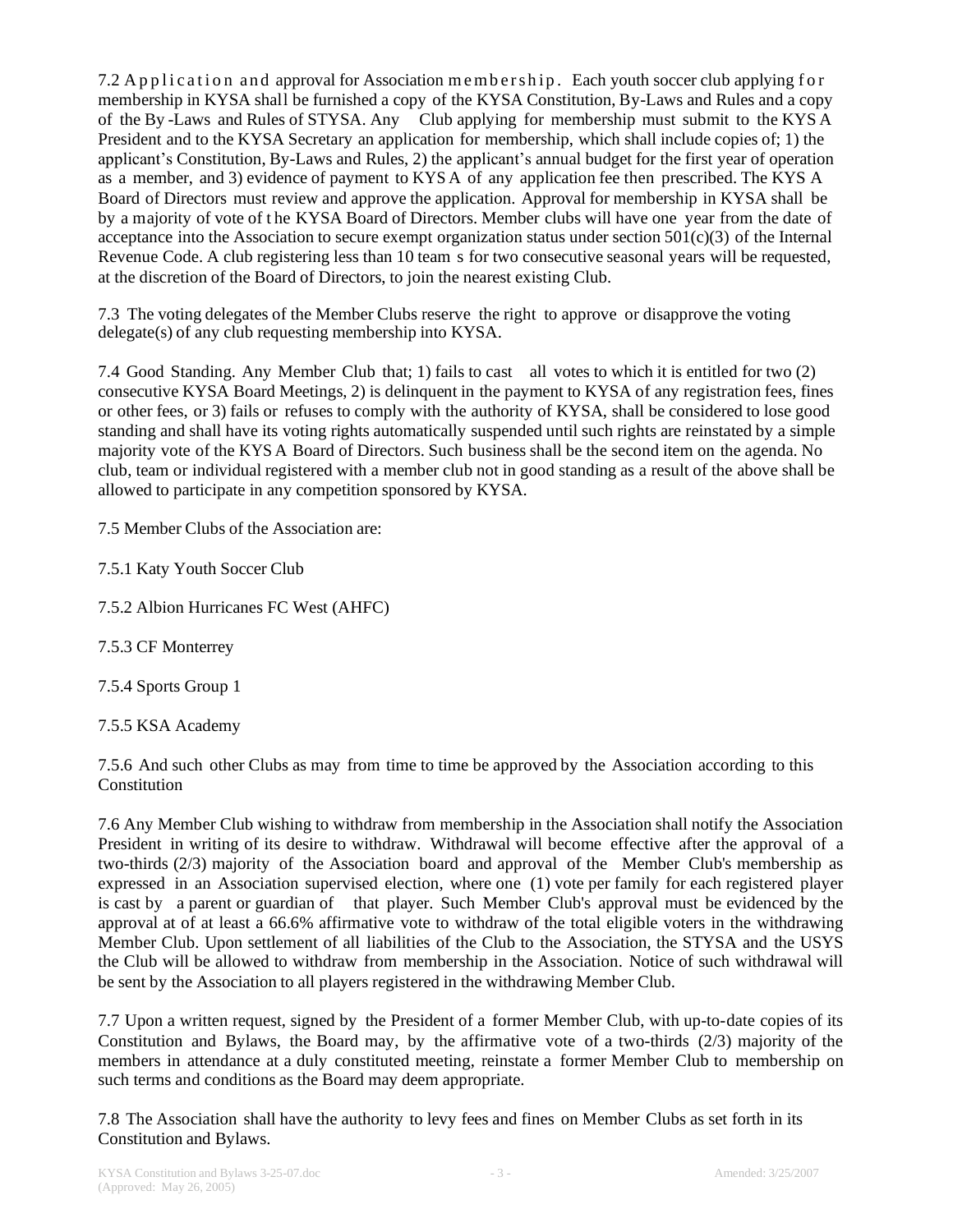# **ARTICLE 8 – HEADQUARTERS**

8.1 The headquarters of the Association shall be within KISD where the files and records of the Association shall be maintained.

### **ARTICLE 9 - TERRITORIAL BOUNDARIES**

9.1 The Association's boundaries shall be defined as follows:

9.1.1 The Association will encompass all Youth within the Katy Independent School District (KISD) and the Royal Independent School District (RISD) as passed at the 1979 STYSA Governing Board Meeting.

9.2 Association Member Clubs' boundaries shall be as follows:

9.2.1 Katy Youth Soccer Club – All of Katy Independent School District which encompasses the following: Southern boundary of Katy Independent School District along F.M. 1093 to Texas State Highway 6 to Interstate 10; along Interstate 10 east to Diary Ashford; north on Diary Ashford along the eastern boundaries of Katy Independent School District to Clay Road; westbound along Clay Road to Hickory Downs Drive; northbound on Hickory Downs Drive to Pine Mountain Drive; eastbound on Pine Mountain Drive to Hidden Springs Drive; northbound on Hidden Springs Drive to Whispering Falls Drive; westbound on Whispering Falls Drive to Eagle Trail Drive; northbound on Eagle Trail Drive to Addicks Satsuma Road; westbound on Addicks Satsuma Road to Texas State Highway 6; south bound on Texas State Highway 6 to Clay Road; westbound along Clay Road to Westfield Village Drive; northbound on Westfield Village Drive which serves as Katy Independent School District boundaries to Keith Harrow Blvd; turn west and head westbound to N. Peek Road; northbound on N. Peek Road to F.M. 529; straight north along Katy Independent School District boundaries to House Haul Road; westbound on House Haul Road along Katy Independent School District's Northern boundary to the Harris Count y line; south along Harris County line which serves as the Katy Independent School District boundaries to Stockdick Road; westbound on Stockdick Road to F.M. 2855; south on F.M. 2855 to U.S. Highway 90; west along U.S. Highway 90 which serv es as the Katy Independent School District boundary ; south along the Katy Independent School District boundary to the Fort Bend County line; northeast along the Fort Bend County line to the southwest boundary of Katy Independent School District; south along the Katy Independent School District Boundary which is 2 miles west of FM 1463 down to southern boundary of Katy Independent School District which is F.M. 1093.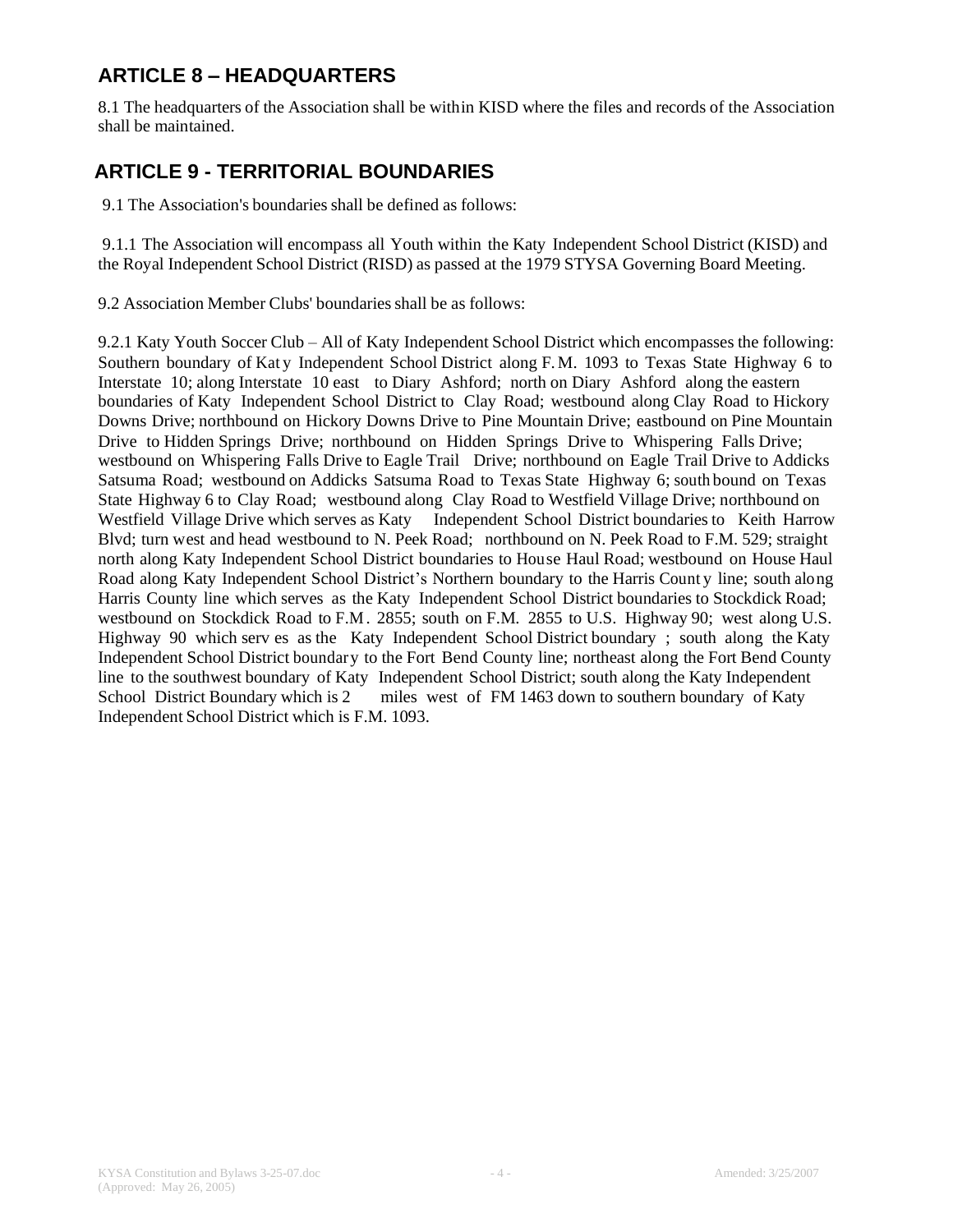# **ARTICLE 10 - OFFICERS AND DIRECTORS**

10.1 The business, property and activities of the Association shall be managed by a Board of Directors (the "Board"). The Board will consist of:

A. President

- B. Executive Vice President
- C. Vice President Registration
- C. Vice President Scheduling & Scorekeeping
- D. Vice President of Referees
- E. Treasurer
- F. Secretary
- G. Club Presidents or their appointees
- H. President Emeritus No Vote

10.2 The duties of the Board of Directors shall be as follows:

10.2.1 Interpret and enforce the Association's Constitution, Bylaws, Rules of Competition and decisions of the Board;

10.2.2 Establish all Association fees and charges;

10.2.3 Establish and administer all Association rules;

10.2.4 Resolve all disputes, protests and appeals there rom, except as provided otherwise in the Association's Constitution, By laws and Rules of Competition or when KYSA's authority to do so is superseded by the STYSA or the USYS;

10.2.5 Establish and coordinate or approve all inter-association play and tournaments;

10.2.6 Adopt a budget and approve all expenditures not budgeted; and,

10.2.7 Carry out all other duties and responsibilities as specified in the Association's Constitution, Bylaws and Rules of Competition.

10.3 The term of office for elected officers shall begin upon their election and shall be for two (2) years or until a duly qualified replacement is appointed by the President or elected by the Member Clubs. Each elected officer may succeed themselves in office two (2) times. An exception to the succession limitation may be granted prior to each election by two-thirds (2/3) majority of the total board. The Board Members must be given twenty -one (21) days notice of the proposed exception and must vote in person. All officers will be elected in years as follows:

10.4.1 President Elected in even years

10.4.2 Executive Vice President Elected in odd years

10.4.3 Vice President Registration Elected in even years

10.4.4 Vice President Scheduling & Scorekeeping Elected in odd years

10.4.5 Vice President Referees Elected in even years

10.4.6 Treasurer Elected in odd years

#### 10.4.7 Secretary Elected in even years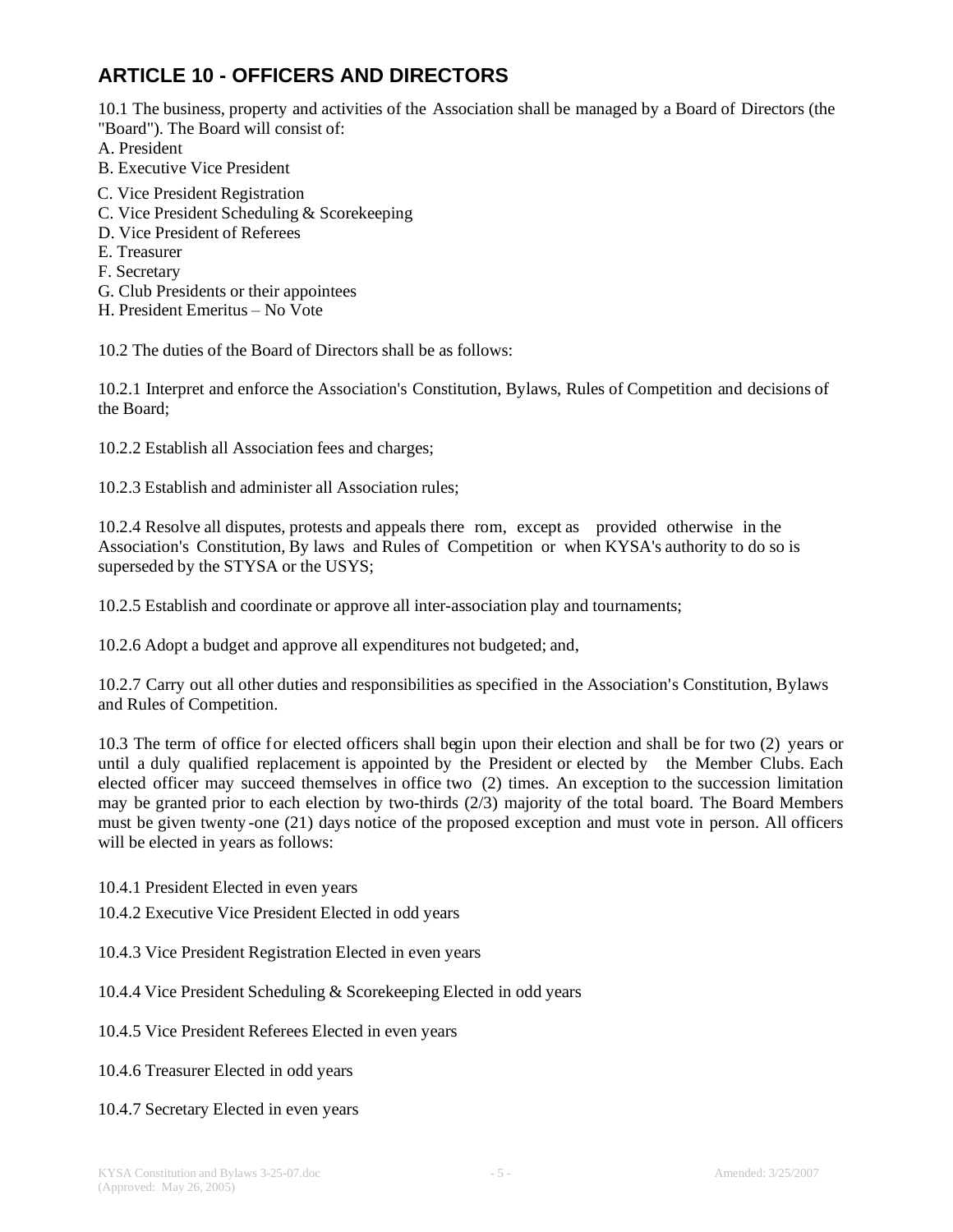10.5 The President shall fill any vacancies on the Board by appointment, subject to approval by the Board. Voting for such approval shall be by the Club Presidents as outlined in "ARTICLE 13 - ELECTION OF OFFICERS AND DIRECTORS" of this Constitution.

10.6 When the office of President becomes vacant the Executive Vice President shall succeed to the office of President, and the vacancy for Executive Vice President shall be filled as outlined above.

 10.7 The President Emeritus shall serve until the incumbent President is no longer in office. This position shall be an advisory position and shall not vote.

## **ARTICLE 11 - SEASONAL AND FISCAL YEAR**

11.1 The seasonal year shall be the same as the STYSA seasonal year.

11.2 The fiscal year shall begin on August 1 and end on July 31 of the following year.

#### **ARTICLE 12 – MEETINGS**

12.1 The Association shall meet quarterly or more often if the President so desires at a time and place made known to each of the Member Clubs. No notice e of a regularly scheduled meeting shall be required unless a change of time or place is necessary.

12.2 Special meetings may be called by the President or by a simple majority of the Club Presidents by placing notice by mail, e-mail, or posting the association's website to all Board members at least ten (10) days prior to such special meeting. A special meeting may only attend to the specified business for which the meeting was called.

12.3 Board members must be present at any meeting to vote. Votes by proxy will not be allowed, except as otherwise set forth herein. On all matters except the election of officers each board member shall have one  $(1)$  vote.

12.4 Except as otherwise set forth herein, a majority vote of a quorum of the Board shall decide all matters except for amendments to the Constitution and Bylaws and discipline of an Officer, Director or Member Club.

12.5 The normal order of regular business meetings shall be as follows:

- 1. Call to order and roll call
- 2. Approval of minutes of previous meeting(s)
- $3.$  Guest $(s)$ ;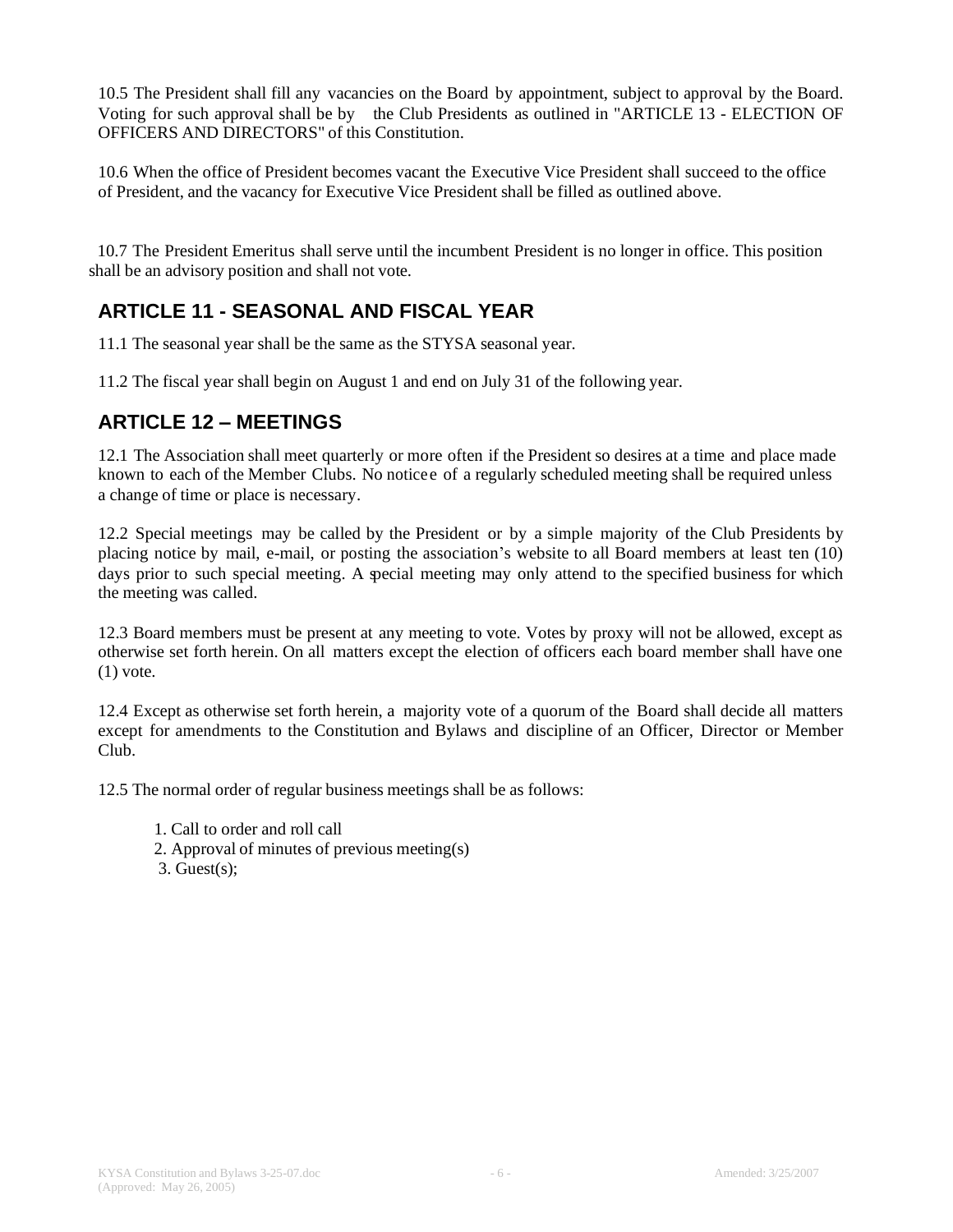4. Treasurer's Report 5. President's Report 6. Unfinished Business 7. New Business 8. Club Presidents' Reports 9. Vice Presidents' Reports 10. Committee Reports 11. Adjournment

12.6 The President may modify the order of presentation of any meeting's business to accommodate guests, Board members or to bring about the efficient hand ling of matters. All meetings shall be conducted in accordance with the most recent edition of Robert's Rule of Order, Revised unless specified elsewhere in this Constitution and Bylaws or STYSA or USYS rules of order.

12.7 Electronic meetings and voting (email/internet based or teleconference) are authorized provided they are conducted in accordance with rules established in advance by a majority approving vote of a quorum of the total Board.

# **ARTICLE 13 - ELECTION OF OFFICERS AND DIRECTORS**

13.1 Election of officers and directors shall take place at the Association's May meeting.

13.2 The Association President shall appoint a Nominating Committee no later than the March meeting to find qualified candidates for those offices scheduled to become vacant in the coming year. The Nominating Committee shall report its results at the Association's April meeting. The proposed slate of officers shall be mailed to all Member Clubs no less than two (2) weeks prior to the May meeting.

13.3 Nominations from the floor may be made during the elections with the provision that persons nominated from the floor shall be present and affirm their willingness to serve if elected, or such per son shall have stated in writing to the incumbent President their willingness to serve if elected.

13.4 Voting shall be by the Club Presidents or t heir appointed alternates each casting one (1) vote per registered fall season team within that Club. The fall season used to determine the number of votes shall be the most recently completed fall season. The number of teams (votes) registered in the fall season is to be determined by the Association's Administrator, if one exists, and if not, by the Vice President Registration.

## **ARTICLE 14 - DISCIPLINE OF MEMBER CLUBS, OFFICERS AND DIRECTORS**

14.1 The Board may be a two-thirds (2/3) majority of a quorum, such majority including at least two-thirds (2/3) majority of all of the Member Club presidents, expel any Member Club when such Member Club's activities are not in accord with the Association's purpose as set forth in this Constitution and Bylaws or there have been numerous and knowing violations of this Constitution, Bylaws or Rules of Competition by the Club in question. Each Board m ember shall be given at least twenty one (21) days written notice of the proposed action to be take n at the next Association meeting. The Club in question and STYSA shall be notified in writing of an y action taken by the Board. Any Officer or Director maybe removed from their office in the Association after four (4) absences from regular Board meetings within a twelve (12) month period, or for gross neglect of assigned Association duties or misconduct. This action shall take place only after appropriate counseling with the individual and after a hearing by the full Board. A two-thirds (2/3) majority of a quorum of the Board is required to remove such officer or director from their position.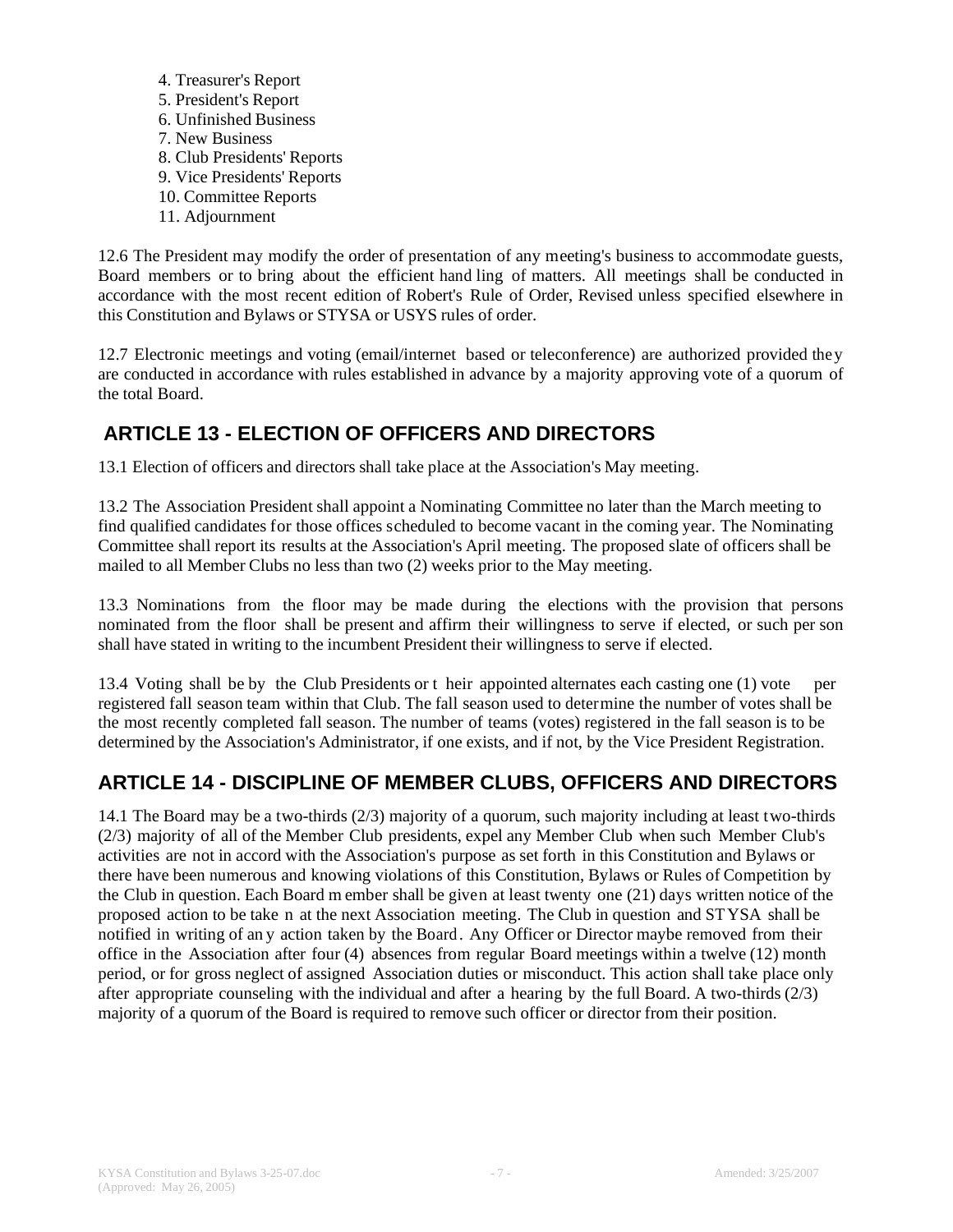# **ARTICLE 15 – COMMITTEES**

15.1 The formation of standing committees as well as any Special Committees shall require the approval of the Board. It shall be the duty of these committees to perform such services as defined in the Constitution and Bylaws or as instructed by the Board.

## **ARTICLE 16 – AMENDMENTS**

16.1 Amendments to the Constitution and Bylaws can be made at any meeting by a two-thirds (2/3) majority of a quorum. Such majority must include a two-thirds (2/3) majority of the Member Clubs' presidents and must be a two-thirds (2/3) majority of the total Board even if all members of the Board are not present at the meeting. Each Board member shall be given twenty-one (21) days written notice of the proposed amendment(s). Votes must be cast in person at the meeting by each Board member.

### **ARTICLE 17 – ENACTMENT**

17.1 This Constitution, Bylaws and Rules of Competition shall supersede all previous Constitutions, Bylaws and Rules of Competition of the Association.

# **ARTICLE 18 - AUTHORITY TO CREATE RULES**

18.1 The Association shall adopt and publish such regulations for youth players as may be required b y the STYSA or the USYS and/or the needs of the Association to operate an orderly soccer program. All competitions sponsored by the Association shall be planned and administered in cooperation with the STYSA in accordance with STYSA and USYS rules and regulations.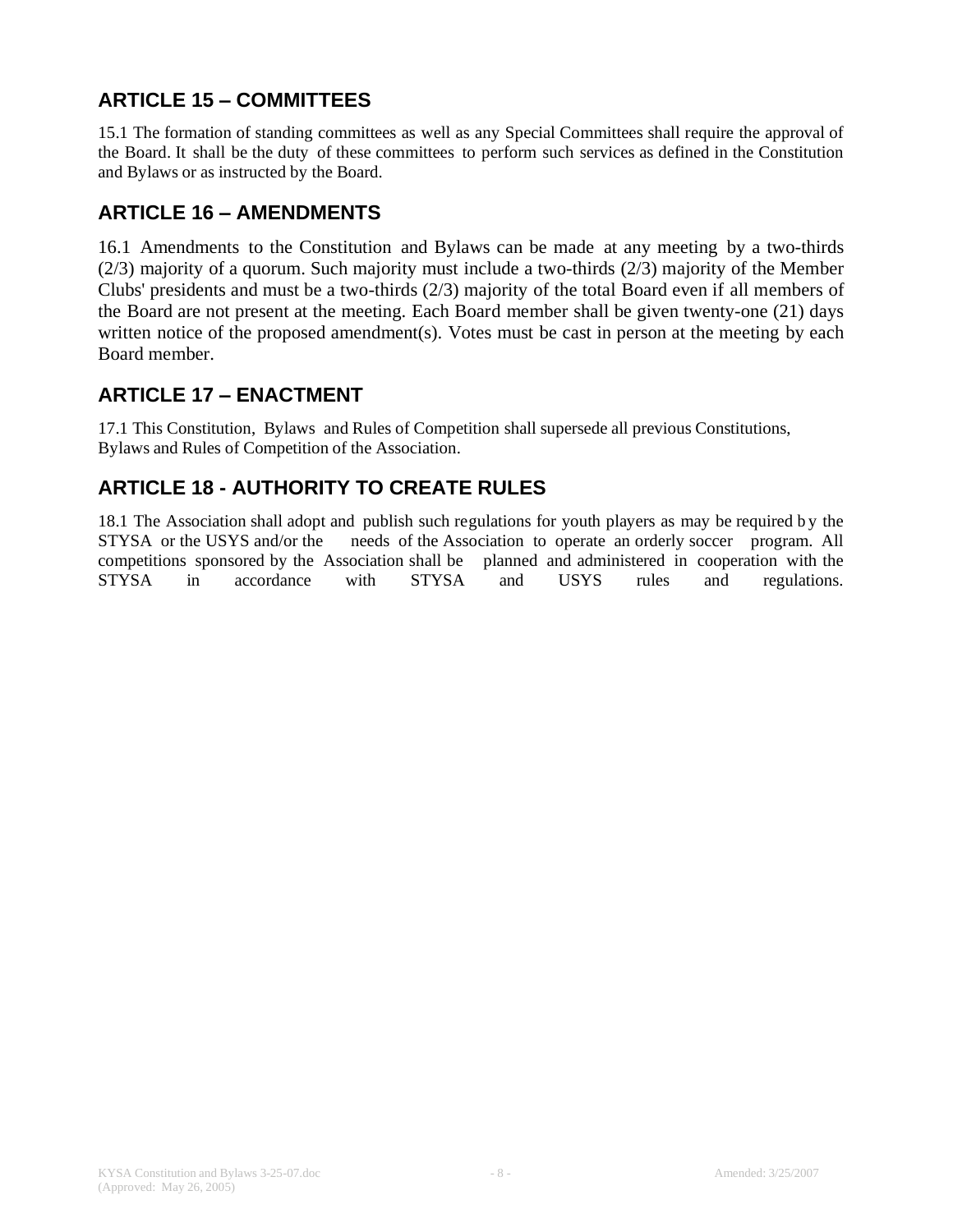

KATY YOUTH SOCCER ASSOCIATION

BY-LAWS

Originally Approved on May 26, 2005 And Amended on May 10, 2014

# **SECTION 1 - DUTIES OF OFFICERS AND DIRECTORS**

1.1 The **President** shall:

1.1.1 Preside at all meetings of the Board;

1.1.2 Appoint, subject to the approval of the Board, and supervise the activities of the Administrator;

1.1.3 Supervise the activities of the Vice Presidents;

1.1.4 Provide guidance to Member Clubs regarding rules and regulations other than the Laws of the Game;

1.1.5 Appoint, subject to Board approval, such committees as may be required for the pro per operation of the Association;

1.1.6 Represent the Association at all meetings of the STYSA;

1.1.7 Represent the Association at all public functions requiring Association attendance;

1.1.8 Present a written annual report on the operations and financial condition of the Association at the Annual General Meeting, and;

1.1.9 Perform such other duties as may be assigned by the Association.

1.1.9 Shall cast the deciding vote in the event of a tie vote at the Board and Association meeting, or the President may waive the right to do so.

#### 1.2 The **Executive Vice President** shall:

1.2.1 Act in the absence of the President with the same powers and authority;

1.2.2 Supervise the activities of the Association relative to publicity, awards, tournaments, camps and any other activity in which the Association may participate;

1.2.3 Represent the Association at meetings of the STYSA or appoint a designee

1.2.4 Shall serve or appoint someone to serve as the Chairperson of the KYSA Appeals Committee;

1.2.5 Act as chairperson of the Association scholarship committee so long as scholarships are offered by the Association;

1.2.6 Appoint members to assist as needed in accomplishing the above activities, and;

1.2.7 Perform such other duties as may from time to time be assigned by the President.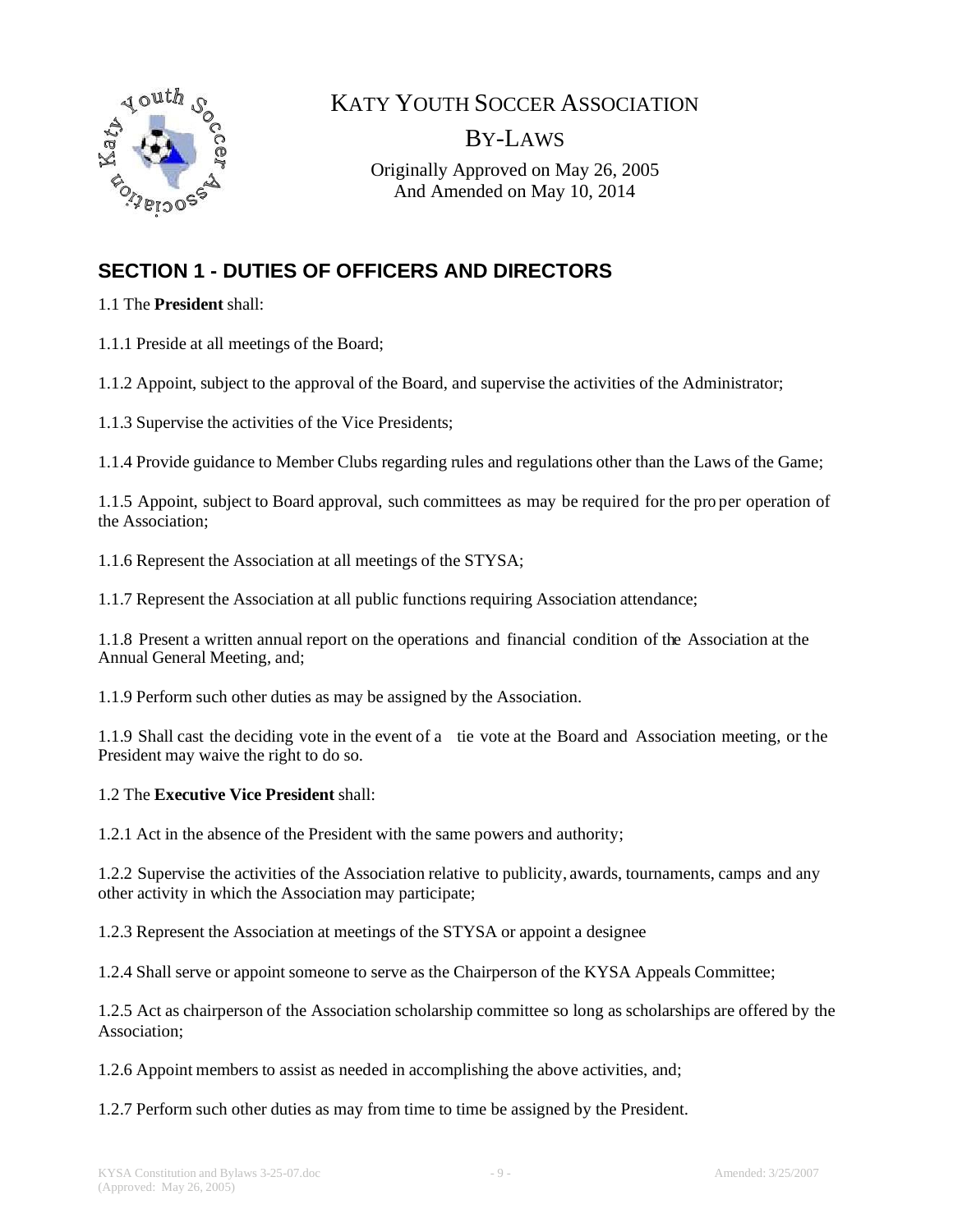1.2.8 Organize, develop and supervise a coordinated training program for all Association coaches;

1.2.9 Organize, develop and supervise a coordinated skills program for Association players

#### 1.3 The **Vice President Registration** shall:

1.3.1 Oversees Registration processes of Member Clubs and collect registration fees from Member Clubs.

#### 1.4 The **Vice President Scheduling & Scorekeeping** shall:

1.4.1 Organize and coordinate the scheduling of each age division throughout the Association;

1.4.2 Prepare schedules for all inter-club and Association playoff play;

1.4.3 Coordinate all games played by members of this Association shall be under the jurisdiction of this Association, and no club or registered player thereof can participate in any other game unless permission is given by the Board. Exempt from this rule, however, are National Cup Games, or any other games arranged by the South Texas Youth Soccer Association, or the United States Soccer Federation.

1.4.4 Coordinate and disseminate all necessary information relating to inter-club play and play-offs to all coaches and/or club schedulers, and;

1.4.5 Perform such other duties as may from time to time be assigned by the President.

1.4.6 Collect game reports, verify scores, keep ac curate records and distribute standings of all inter-club play on a regular basis;

1.4.7 Submit a list of all cautions and ejections recorded on the game reports to the Chairperson of the Appeals Committee;

1.4.8 Coordinate the purchase of awards and/or patches to be distributed to Association teams, and;

1.4.9 Perform such other duties as may from time to time be assigned by the President.

#### 1.5 The **Vice President Referees** shall:

1.5.1 Coordinate a program to recruit and train referees to officiate Association sanctioned play;

1.5.2 Develop a coordinated system to assure that all Association sanctioned play is properly officiated;

1.5.3 Act as a liaison between the Association and all other referee associations in the STYSA, and;

1.5.4 Perform such other duties as may from time to time be assigned by the President.

1.6 The **Treasurer** shall:

1.6.1 Prepare the Association budget and present it at the May Association meeting;

1.6.2 Maintain all financial records of the Association;

1.6.3 Provide quarterly financial statements to all officers and directors;

1.6.4 Coordinate the filing of all state and federal tax returns;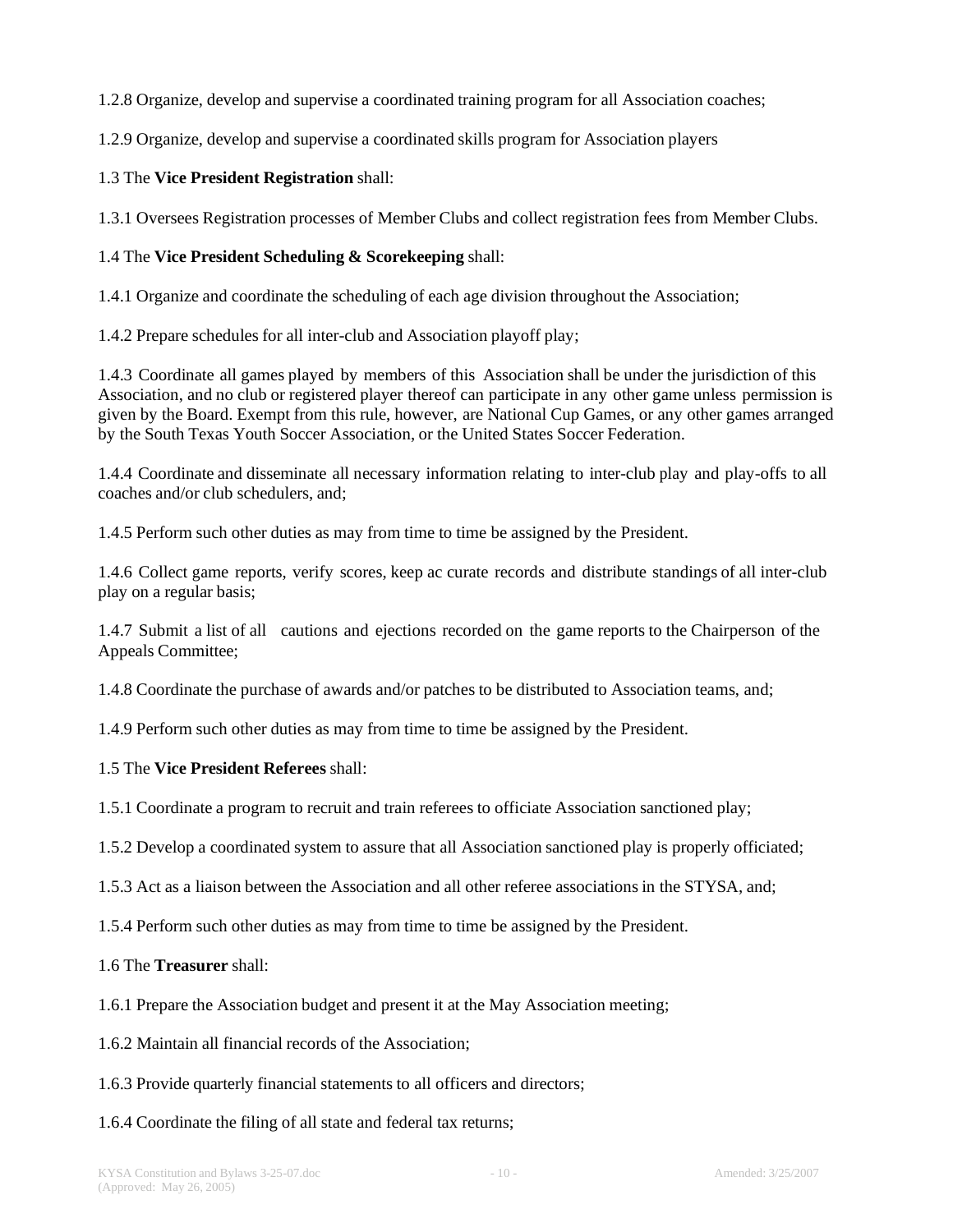1.6.5 Account for all receipts and disbursements of the Association. The treasurer shall keep the financial books and records of the Association in accordance with generally accepted accounting principles. Payment shall only be made for expenses approved by the Board and all checks in excess of \$1000 drawn against an Association account shall bear the signature of any two of the Association Administrator, if one exists, Treasurer, Executive Vice President or the President;

1.6.6 Retain the services of a Certified Public Accountant to prepare an annual review of the books and record of the Association, and;

1.6.7 Perform such other duties as may from time to time be assigned by the President.

1.7 The **Secretary** shall:

1.7.1 Maintain and keep all records and correspondence of the Association;

1.7.2 Record minutes of all Association Meetings;

1.7.3 Post agenda of all Association Board Meetings at least four (4) day in advance;

1.7.4 Chair Association Risk Management Committee and administer the STYSA KidSafe program within the Association

### **SECTION 2 - BOARD POWERS AND ADMINISTRATION**

2.1 The Board shall transact all business of the Association and shall have the power to enforce the Constitution, Bylaws and Rules of Competition of this Association, the STYSA and the USYS. It shall have the power to decide and settle all disputes, appeals and protests.

2.2 A quorum will exist to transact the business of the Association if 2/3 of the voting members of the Board of Directors are present.

2.3 The Board has the responsibility for fiscally prudent management of the funds of KYSA and reporting on the financial condition of the Association in accordance with generally accepted accounting principles (GAAP).

### **SECTION 3 - STANDING COMMITTEES**

The following shall be a standing committee of the Association:

3.1 Appeals Committee:

The KYSA Appeals Committee shall utilize STYSA's Discipline, Grievance and Appeal Procedures in all disciplinary or appeals matters;

3.1.2 Each Member Club shall provide five representatives for a one year term beginning August 1st and ending July 31st. These representatives will serve as the Appeals Committee pool of members to be appointed by the Association Executive Vice President;

3.1.3 The KYSA Appeals Committee shall consist of the Executive Vice President and two additional Committee Members. The Executive Vice President may appoint a Chairperson to replace him or herself on a Committee;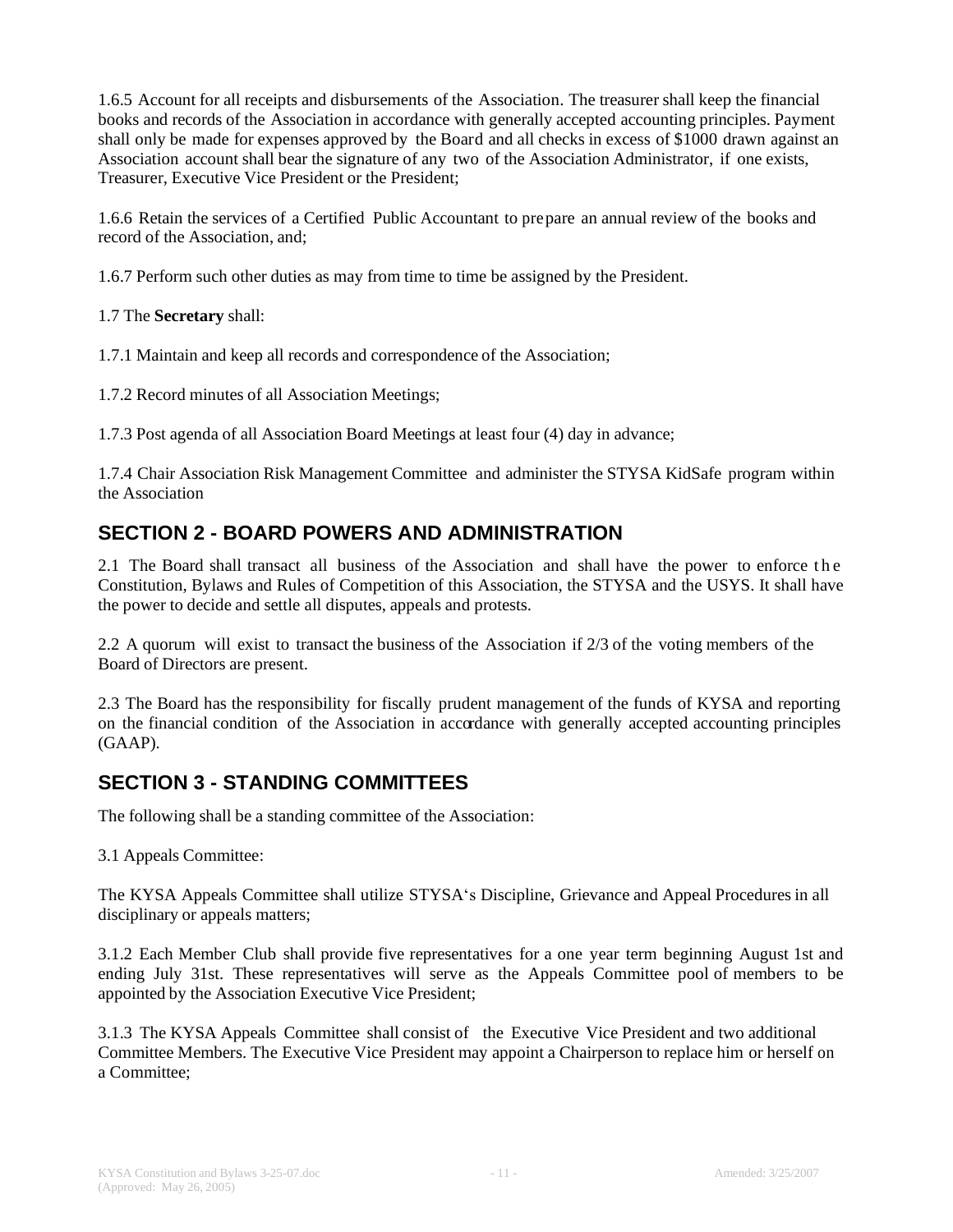#### **SECTION 4 – FINANCES**

4.1 The Association shall administer its own budget, formulated and approved by the Board.

4.2 The Association shall have the authority to determine appropriate assessments on Member Clubs to permit it to function. Assessments will cover, among other things, such items as: state and national registration fees; administrative expenses authorized by the Board; the cost of Association provided equipment and awards; insurance for players, coaches, referees, officers and directors and such other expenses as my from time to time be approved by the Board. Unless otherwise noted, assessments shall be based on the number of registered players. Generally, assessments will be determined prior to registration and will be collected at the time of registration.

4.3 The Association shall maintain a 501(c) 3 non-profit status with the Internal Revenue Service and the State of Texas. Additionally, the Association shall obtain and maintain exempt status from Texas Sales Tax.

4.4 The Treasurer of the Association shall arrange for an annual review of the books and records of the Association by an independent certified public account ant. In addition the Treasurer shall arrange for an audit of the Association's books and records at least once every two (2) years.

4.5 Officers and Directors who are authorized to collect and disburse funds shall be bonded.

### **SECTION 5 - MEMBER CLUBS**

5.1 Each Member Club shall adopt an official name and register this name with the Association. Names of Member Clubs shall be sufficiently different from the Association's name and the names of other Member Clubs to preclude confusion.

5.2 Each Member Club shall adopt a constitution and bylaws and file them with the Association. The constitutions and bylaws shall not conflict with the Association's Constitution and Bylaws.

5.3 Each Member Club shall incorporate as, and maintain status as, a standalone 501(c)(3) non-profit organization in the State of Texas. The Member Club will have one (1) year to obtain its standalone  $501(c)(3)$  non-profit status or be placed in a probationary status for one (1) year. If at the end of the probationary period, either for a prospective new member or a Member Club has failed to obtain its standalone  $501(c)(3)$  status, the probationary member will be required to withdraw from the Association or combine with an existing Member Club.

5.4 Each Member Club shall abide by the Association rules and regulations in effect at the time of its application for membership or as may be subsequently adopted by the Association. Reasonable sanctions, including the expulsion of a Member Club, may be imposed by the Board for failure to comply with Association rules and regulations.

5.5 Member Clubs shall strive to field both boy's and girl's teams in all divisions of play sponsored by the Association (This includes a Recreational and Competitive Program) for the Good of the Game. A minimum of ten (10) teams shall be required for ad mission to membership in the Association. Such membership shall be considered probationary for a period of one (1) year after acceptance into the Association. If a Member Club's participation should fall to ten (10) or fewer teams, such Member Club will be considered to be in a probationary status for one (1) year. If at the end of the probationary period, either for a prospective new member or for a Member Club, participation has not increased substantially, the probationary member will be required to withdraw from the Association or combine with an existing Member Club.

5.6 Each Member Club shall have a territory within the jurisdiction of the Association that shall be determined upon joining the Association. The Member Club shall treat this territory as a franchise, granted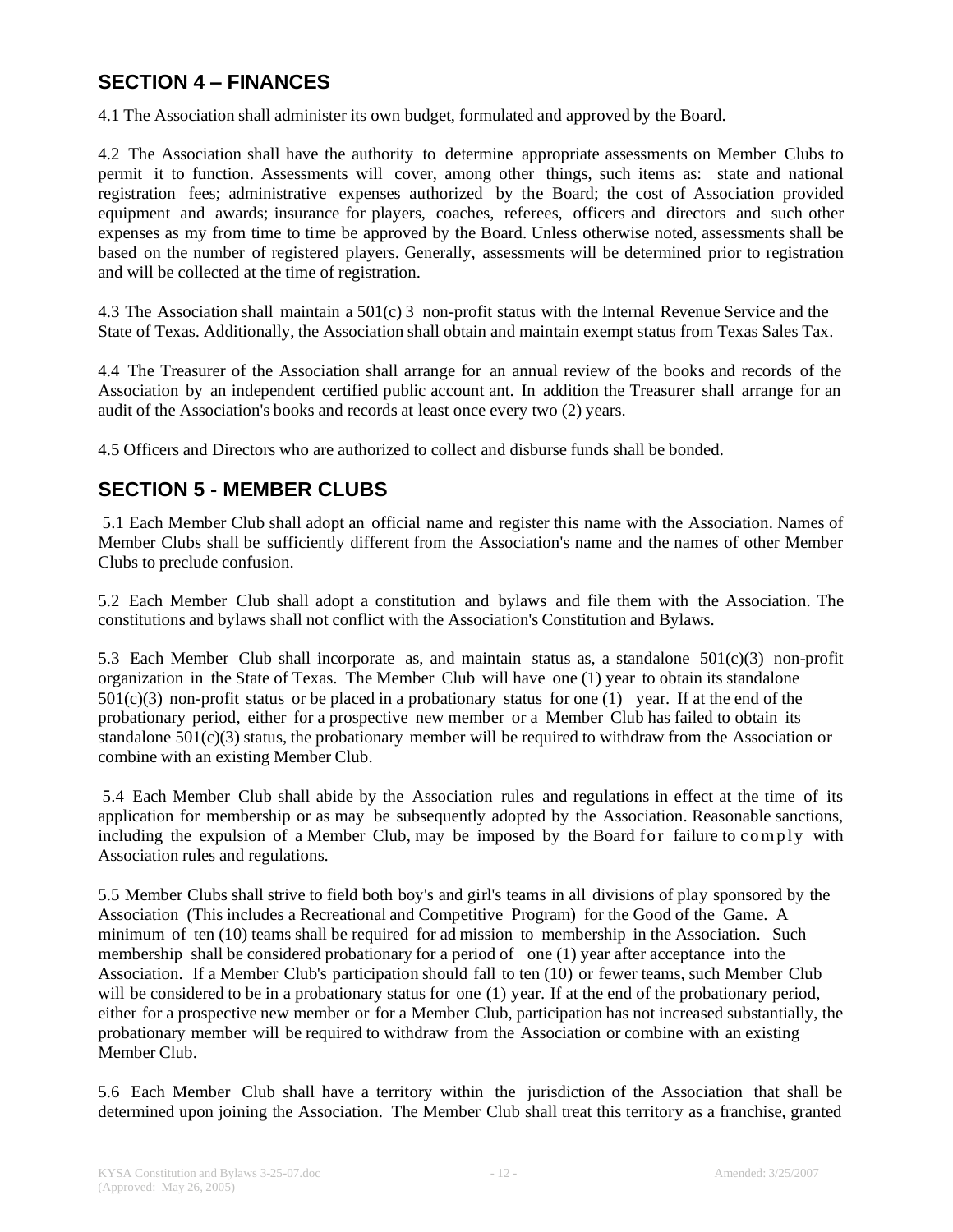by KYSA, giving them the exclusive right to promote and regulate USYS soccer, set fees, fundraise, and otherwise promote the interests of KYSA, STYSA and USYS within the clubs jurisdiction, subject to the overriding policies of KYSA.

5.7 An area within one Member Club may be transferred to another member club provided that:

5.7.1 The area to be transferred is contiguous to the Member Club requesting the transfer;

5.7.2 The area to be transferred is clearly defined by school/school district area, municipally, primary arteries or subdivisions;

5.7.3 The transfer is approved by a two-thirds (2/3) majority of the coaches/managers of those registered fall season teams in the affected area casting votes. The referendum is to be conducted under the direction of the Association. If a Member Club fails to maintain teams, players and fields registered with the Association within its assigned boundaries and the area being transferred, 5.7.3 does not apply. This will be decided by the Association Board of Directors.

5.7.4 The transfer and transfer plan is approved by a two-thirds (2/3) majority of the Member Clubs' boards of directors directly involved in the transfer. If a Member Club fa ils to maintain teams, players and fields registered with the Association within its assigned Boundaries and the area being transferred, 5.7.4 does not apply. This will be decided by the Association Board of Directors.

5.7.5 The transfer and transfer plan is approved by a two-thirds (2/3) majority of the Association Board of Directors;

5.7.6 The transfer and transfer plan is approved at all levels no later than April 30 to become effective for the next fall playing season.

5.8 Member Clubs may divide themselves into two or more clubs provided that each new club meets the membership provisions of the Association Constitution and Bylaws and obtains all necessary approvals from the Association. A two-thirds (2/3) majority approving vote of the Member Club's presidents is required prior to the division of an existing Club. Such division of an existing Member Club shall not result in one of the Member Clubs being placed in a probationary status, as defined above, due to an insufficient number of teams.

5.9 Membership in the Association shall not be transferable or assignable.

5.10 Each Member Club shall be responsible for registering players. A player shall be considered "registered" when all required fees have been paid to the club by the player, all required paperwork has been completed and presented to the Club and the player's date of birth has been verified by a Club Registrar or Administrator. Member Clubs shall be responsible for forming teams from registered players in accordance with applicable Association rules and procedures. Each Member Club must have a Club Registrar or Administrator.

5.11 Each Member Club shall establish its own schedule of fees for its players. Each club shall be responsible for the prompt payment of Association levies and fees. Such fees shall be due when the player is registered with the Association.

5.12 Each Member Club shall provide and maintain a sufficient number of playing fields to support its intra-club play. Such fields shall be of the proper size dictated by the age of the players. Fields shall be marked in accordance with Association guidelines. Member Club fields, practice or training facilities must be within its boundaries as outlined i n ARTICLE 9 - TERRITORIAL BOUNDARIES of the Association Constitution unless otherwise approved in advance by the Board.